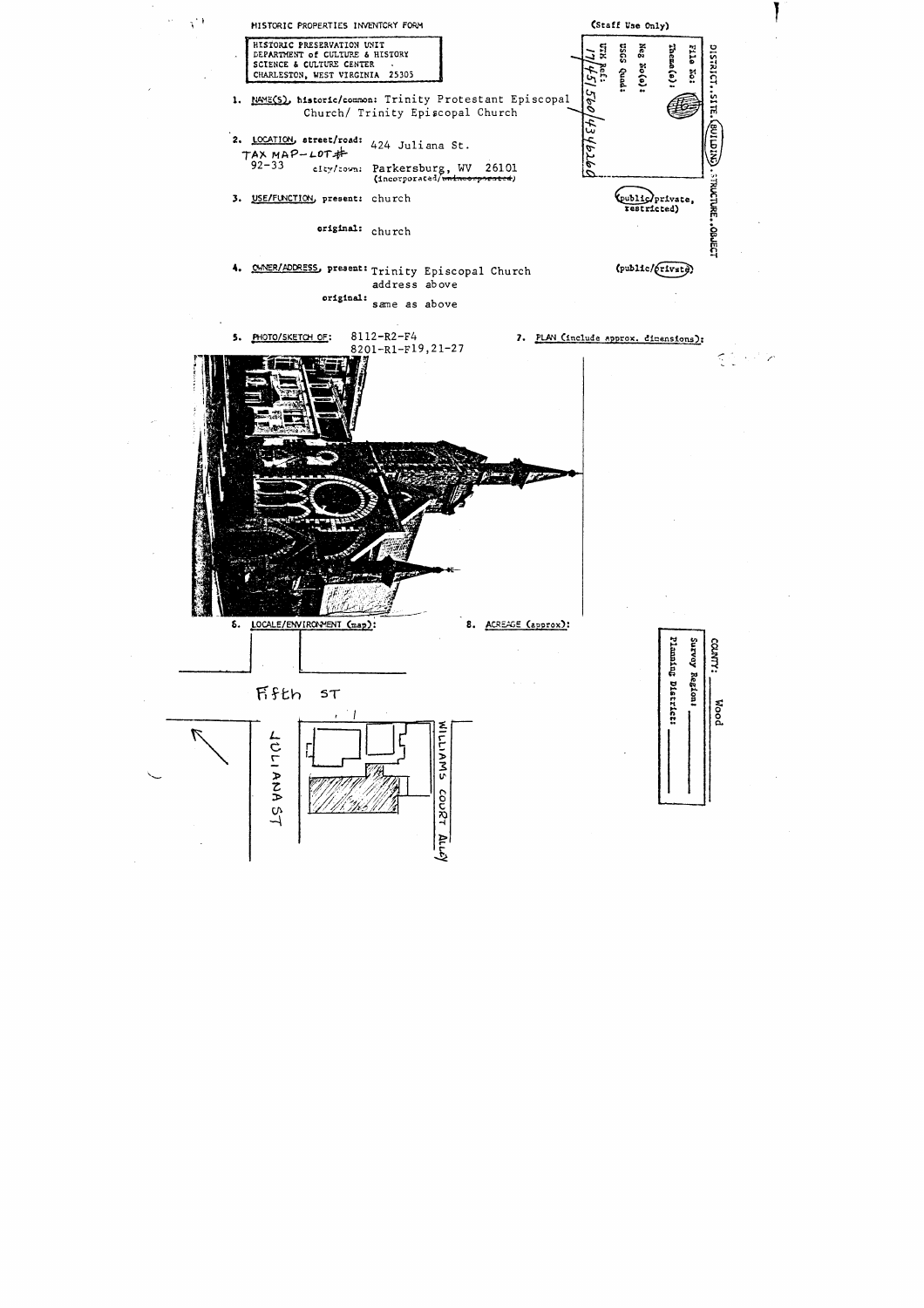| DESCRIPTION (clarify as appropriate):<br>9.<br>See attached |                                |                         |                     |  |  |  |  |
|-------------------------------------------------------------|--------------------------------|-------------------------|---------------------|--|--|--|--|
| а.                                                          | <b>Exterior Fabric</b>         | Structural System<br>ъ. | c. Roofing Material |  |  |  |  |
|                                                             | stone rock faced, uncoursednry |                         | wood                |  |  |  |  |
|                                                             | brick                          | frame                   | metal               |  |  |  |  |
|                                                             | concrete                       | log                     | slate               |  |  |  |  |
|                                                             | stucco                         | metal                   | tile                |  |  |  |  |
|                                                             | veatherboard                   | other                   | asphalt             |  |  |  |  |
|                                                             | clapboard                      |                         | conposition         |  |  |  |  |
|                                                             | board & batten                 |                         | other               |  |  |  |  |
|                                                             | shingle                        | foundation stone        |                     |  |  |  |  |

|  | d. Associated Structures (use/type): |  |
|--|--------------------------------------|--|
|  |                                      |  |

e. Integrity (include dates):

original site/relocated alterations none apparent

|                     | other rectory to N joined by |
|---------------------|------------------------------|
| <u>. newer wing</u> |                              |
|                     |                              |
|                     |                              |

additions wing joining 1 story<br>N wing to rectory

f. Condition:

excellent good\_  $\sin$ deteriorated abandoned

shingle other

eutbuildings

dependencies

None apparent.

10. SIGNIFICANCE (use additional sheet if necessary):

 $\mathbf x$ 

a. Architect/Builder/Engineer: With its asymmetrical facade rising to a NW A. C. Nash, Cincinnati, Style/Period: Gothic Revival

g. Threats:

e. Date(a): 1878 (datestone)

corner tower and incorporating some delicate Gothic detailing, this is an unusual example of a common ecclesiastical style.

The entire complex has developed in stages. It has suffered floods in 1884, 1913, 1930, and 1937. The brick parish hall was built in 1898. In 1919, the rector moved from the rectory; presumably, the building soon after became offices. The Trinity Building was restored in 1929. In 1958, the 2 story Christian Education Building was built. Restoration began in 1969 with the stonework, and restoration of the belfry and further stonework  $($ \$32,000) in 1979.

11. BIBLIOGRAPHY:

 $\mathbf{b}$ .

Mrs. C. L. Cox, Sr. (Mrs. Charle Lewis' mother)

A History of Trinity Parish, Parkersburg, WV, 1979. Custombook, Inc., S. Hackensack, N.J..

The History of Wood County, WV. The West Augusta Historical & Genealogical Society, Taylor Publishing Co., 1980.

|            | $\frac{\text{DATE}}{2}$ $\frac{12}{81}$<br>12. FORM PREPARED BY Eliza Smith, Christina Mann |  |
|------------|---------------------------------------------------------------------------------------------|--|
| a. Address | Allegheny Square Wes Pittsburgh, PA 15212                                                   |  |
|            | b. Organization Landmarks Planning.<br>nc.                                                  |  |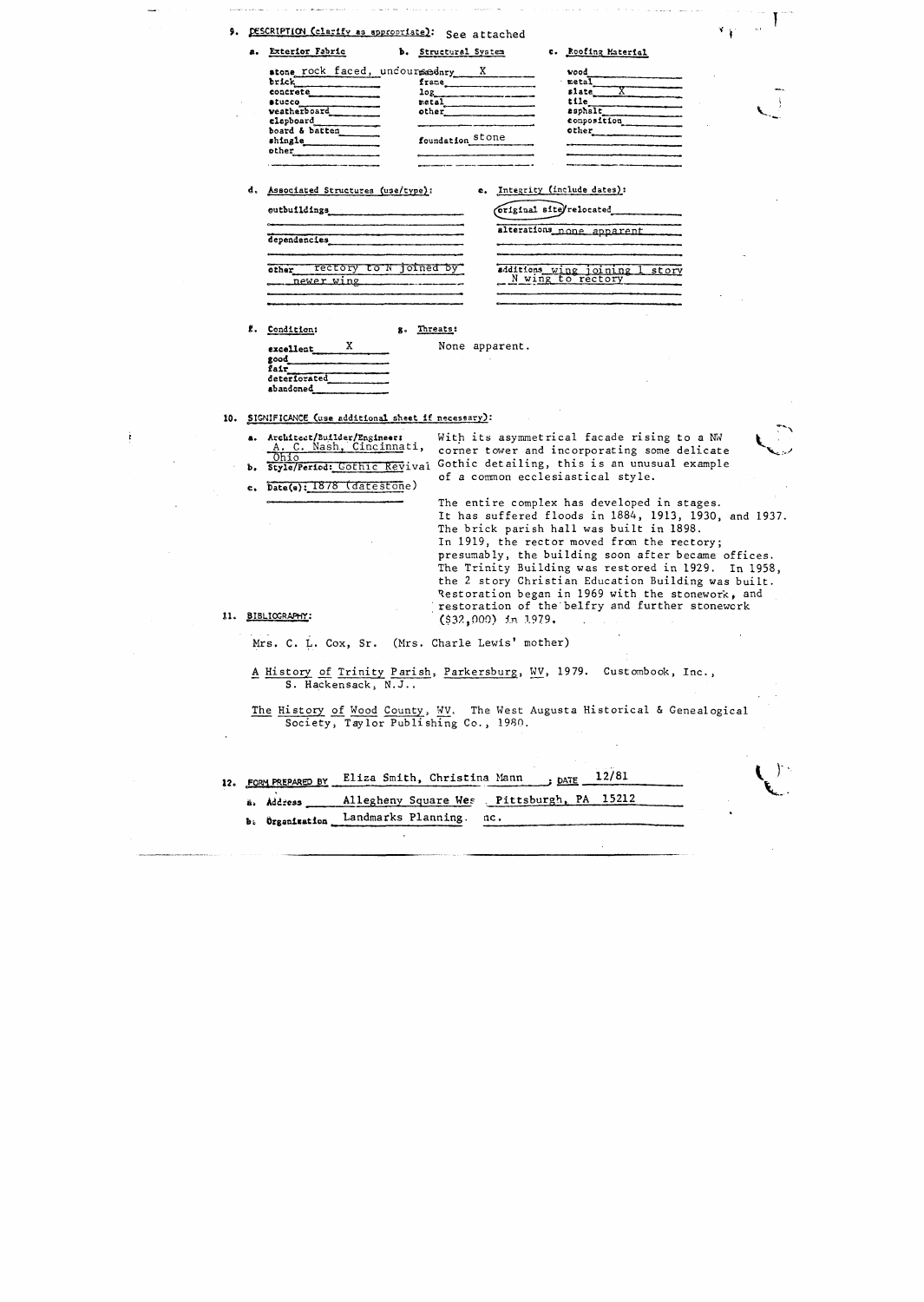Trinity Protestant Episcopal Church/ Trinity Episcopal Church 424 Juliana St. 92-33

ニューズ

**Service** And

The interior features one large space with exposed hammerbeam roof construction.





Located on a busy thoroughfare between its rectory and a modern drive-in bank, this is a gable roofed church, 3 bays by 8, attached to the rectory to the NE by a newer wing. Its asymmetrical facade (NW) rises to a N corner tower with a turreted gable roof. **A** 2nd turret rises at the W corner; it is joined to the central gable by a single flying buttress. The main entrance is below. The gable end is filled by a rose window above a triad of Gothic arched windows flanked by colonettes. The side walls are pierced by Gothic arched windows, the bays defined by buttresses.